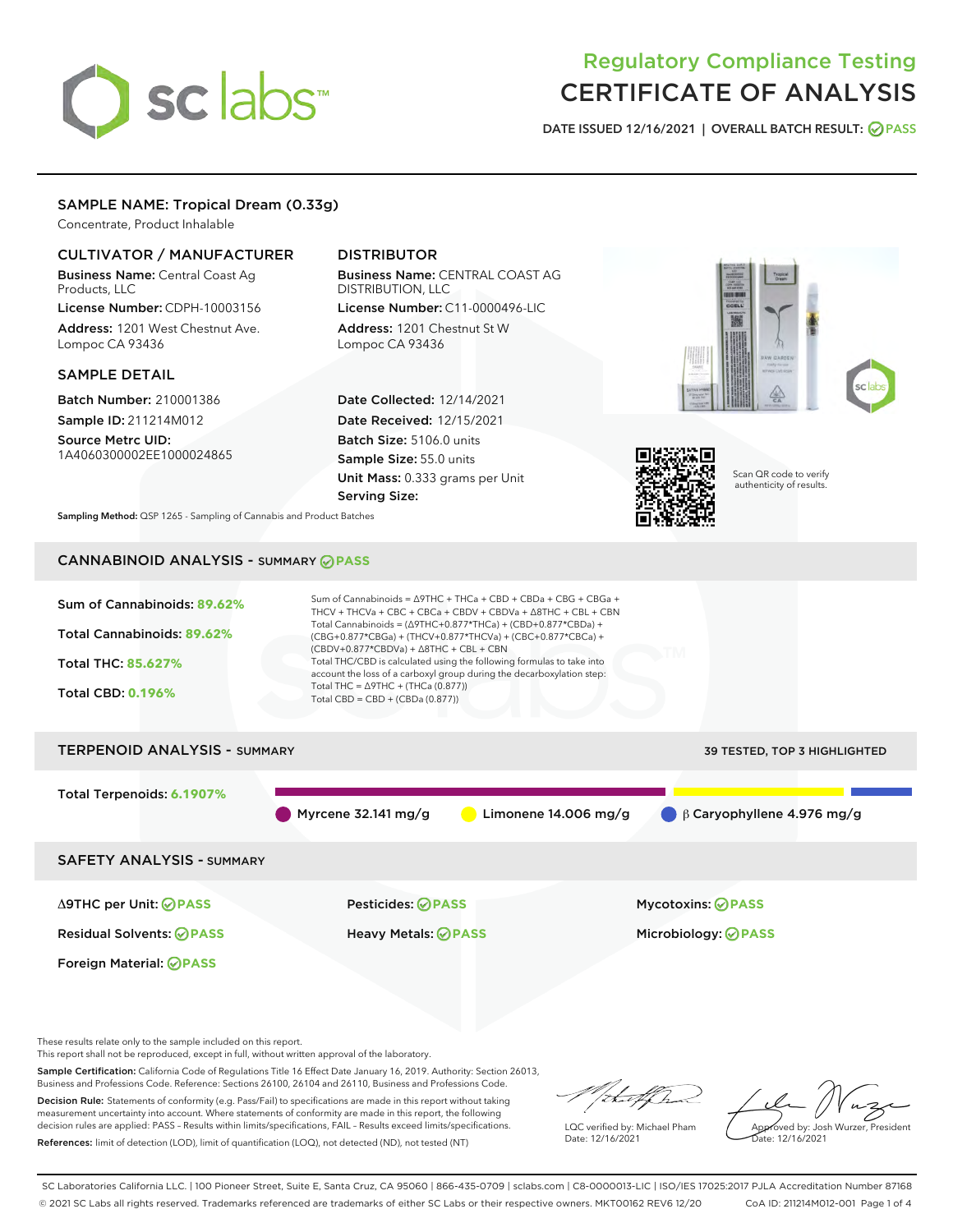

Terpene analysis utilizing gas chromatography-flame ionization detection (GC-

MEASUREMENT



TROPICAL DREAM (0.33G) | DATE ISSUED 12/16/2021 | OVERALL BATCH RESULT: **● PASS** 

TERPENOID TEST RESULTS - 12/16/2021

FID). **Method:** QSP 1192 - Analysis of Terpenoids by GC-FID

#### CANNABINOID TEST RESULTS - 12/15/2021 2 PASS

Tested by high-performance liquid chromatography with diode-array detection (HPLC-DAD). **Method:** QSP 1157 - Analysis of Cannabinoids by HPLC-DAD

#### TOTAL CANNABINOIDS: **89.62%**

Total Cannabinoids (Total THC) + (Total CBD) + (Total CBG) + (Total THCV) + (Total CBC) + (Total CBDV) + ∆8THC + CBL + CBN

TOTAL THC: **85.627%** Total THC (∆9THC+0.877\*THCa)

TOTAL CBD: **0.196%**

Total CBD (CBD+0.877\*CBDa)

TOTAL CBG: 3.042% Total CBG (CBG+0.877\*CBGa)

TOTAL THCV: 0.55% Total THCV (THCV+0.877\*THCVa)

TOTAL CBC: ND Total CBC (CBC+0.877\*CBCa)

TOTAL CBDV: ND Total CBDV (CBDV+0.877\*CBDVa)

| <b>COMPOUND</b>            | LOD/LOQ<br>(mg/g) | <b>MEASUREMENT</b><br><b>UNCERTAINTY</b><br>(mg/g) | <b>RESULT</b><br>(mg/g) | <b>RESULT</b><br>(%) |
|----------------------------|-------------------|----------------------------------------------------|-------------------------|----------------------|
| Δ9THC                      | 0.06 / 0.26       | ±29.456                                            | 856.27                  | 85.627               |
| <b>CBG</b>                 | 0.06 / 0.19       | ±1.199                                             | 30.42                   | 3.042                |
| <b>THCV</b>                | 0.1 / 0.2         | ±0.27                                              | 5.5                     | 0.55                 |
| <b>CBN</b>                 | 0.1/0.3           | ±0.13                                              | 2.0                     | 0.20                 |
| <b>CBD</b>                 | 0.07/0.29         | ±0.091                                             | 1.96                    | 0.196                |
| $\triangle$ 8THC           | 0.1/0.4           | N/A                                                | <b>ND</b>               | <b>ND</b>            |
| <b>THCa</b>                | 0.05/0.14         | N/A                                                | <b>ND</b>               | <b>ND</b>            |
| <b>THCVa</b>               | 0.07/0.20         | N/A                                                | <b>ND</b>               | <b>ND</b>            |
| <b>CBDa</b>                | 0.02/0.19         | N/A                                                | <b>ND</b>               | <b>ND</b>            |
| <b>CBDV</b>                | 0.04 / 0.15       | N/A                                                | <b>ND</b>               | <b>ND</b>            |
| <b>CBDVa</b>               | 0.03/0.53         | N/A                                                | <b>ND</b>               | <b>ND</b>            |
| <b>CBGa</b>                | 0.1 / 0.2         | N/A                                                | <b>ND</b>               | <b>ND</b>            |
| <b>CBL</b>                 | 0.06 / 0.24       | N/A                                                | <b>ND</b>               | <b>ND</b>            |
| <b>CBC</b>                 | 0.2 / 0.5         | N/A                                                | <b>ND</b>               | <b>ND</b>            |
| <b>CBCa</b>                | 0.07/0.28         | N/A                                                | <b>ND</b>               | <b>ND</b>            |
| <b>SUM OF CANNABINOIDS</b> |                   |                                                    | 896.2 mg/g              | 89.62%               |

#### **UNIT MASS: 0.333 grams per Unit**

| ∆9THC per Unit                         | 1120 per-package limit | 285.14 mg/unit  | <b>PASS</b> |
|----------------------------------------|------------------------|-----------------|-------------|
| <b>Total THC per Unit</b>              |                        | 285.14 mg/unit  |             |
| <b>CBD</b> per Unit                    |                        | $0.65$ mg/unit  |             |
| <b>Total CBD per Unit</b>              |                        | $0.65$ mg/unit  |             |
| <b>Sum of Cannabinoids</b><br>per Unit |                        | 298.4 mg/unit   |             |
| <b>Total Cannabinoids</b><br>per Unit  |                        | $298.4$ mg/unit |             |

| <b>COMPOUND</b>         | LOD/LOQ<br>(mg/g) | ASUREIVI<br><b>UNCERTAINTY</b><br>(mg/g) | <b>RESULT</b><br>(mg/g)                         | <b>RESULT</b><br>$(\%)$ |
|-------------------------|-------------------|------------------------------------------|-------------------------------------------------|-------------------------|
| <b>Myrcene</b>          | 0.008 / 0.025     | ±0.4146                                  | 32.141                                          | 3.2141                  |
| Limonene                | 0.005 / 0.016     | ±0.2003                                  | 14.006                                          | 1.4006                  |
| $\beta$ Caryophyllene   | 0.004 / 0.012     | ±0.1771                                  | 4.976                                           | 0.4976                  |
| Linalool                | 0.009 / 0.032     | ±0.1026                                  | 2.701                                           | 0.2701                  |
| $\beta$ Pinene          | 0.004 / 0.014     | ±0.0233                                  | 2.028                                           | 0.2028                  |
| trans-ß-Farnesene       | 0.008 / 0.025     | ±0.0485                                  | 1.365                                           | 0.1365                  |
| $\alpha$ Humulene       | 0.009/0.029       | ±0.0415                                  | 1.292                                           | 0.1292                  |
| $\alpha$ Pinene         | 0.005 / 0.017     | ±0.0076                                  | 0.888                                           | 0.0888                  |
| Fenchol                 | 0.010 / 0.034     | ±0.0250                                  | 0.647                                           | 0.0647                  |
| Terpineol               | 0.016 / 0.055     | ±0.0364                                  | 0.593                                           | 0.0593                  |
| Terpinolene             | 0.008 / 0.026     | ±0.0066                                  | 0.324                                           | 0.0324                  |
| Camphene                | 0.005 / 0.015     | ±0.0030                                  | 0.258                                           | 0.0258                  |
| <b>Borneol</b>          | 0.005 / 0.016     | ±0.0064                                  | 0.152                                           | 0.0152                  |
| Fenchone                | 0.009 / 0.028     | ±0.0038                                  | 0.131                                           | 0.0131                  |
| Ocimene                 | 0.011 / 0.038     | ±0.0040                                  | 0.126                                           | 0.0126                  |
| Nerolidol               | 0.009 / 0.028     | ±0.0058                                  | 0.093                                           | 0.0093                  |
| Valencene               | 0.009 / 0.030     | ±0.0054                                  | 0.078                                           | 0.0078                  |
| Caryophyllene<br>Oxide  | 0.010/0.033       | ±0.0020                                  | 0.043                                           | 0.0043                  |
| $\alpha$ Bisabolol      | 0.008 / 0.026     | ±0.0021                                  | 0.039                                           | 0.0039                  |
| Geraniol                | 0.002 / 0.007     | ±0.0011                                  | 0.026                                           | 0.0026                  |
| $\alpha$ Phellandrene   | 0.006 / 0.020     | N/A                                      | <loq< th=""><th><loq< th=""></loq<></th></loq<> | <loq< th=""></loq<>     |
| 3 Carene                | 0.005 / 0.018     | N/A                                      | <loq< th=""><th><loq< th=""></loq<></th></loq<> | <loq< th=""></loq<>     |
| $\alpha$ Terpinene      | 0.005 / 0.017     | N/A                                      | <loq< th=""><th><loq< th=""></loq<></th></loq<> | <loq< th=""></loq<>     |
| $\gamma$ Terpinene      | 0.006 / 0.018     | N/A                                      | <loq< th=""><th><loq< th=""></loq<></th></loq<> | <loq< th=""></loq<>     |
| Sabinene Hydrate        | 0.006 / 0.022     | N/A                                      | <loq< th=""><th><loq< th=""></loq<></th></loq<> | <loq< th=""></loq<>     |
| Guaiol                  | 0.009 / 0.030     | N/A                                      | <loq< th=""><th><loq< th=""></loq<></th></loq<> | <loq< th=""></loq<>     |
| Sabinene                | 0.004 / 0.014     | N/A                                      | <b>ND</b>                                       | ND                      |
| p-Cymene                | 0.005 / 0.016     | N/A                                      | <b>ND</b>                                       | ND                      |
| Eucalyptol              | 0.006 / 0.018     | N/A                                      | <b>ND</b>                                       | ND                      |
| (-)-Isopulegol          | 0.005 / 0.016     | N/A                                      | <b>ND</b>                                       | ND                      |
| Camphor                 | 0.006 / 0.019     | N/A                                      | ND                                              | ND                      |
| Isoborneol              | 0.004 / 0.012     | N/A                                      | ND                                              | ND                      |
| Menthol                 | 0.008 / 0.025     | N/A                                      | ND                                              | ND                      |
| Nerol                   | 0.003 / 0.011     | N/A                                      | ND                                              | ND                      |
| Citronellol             | 0.003 / 0.010     | N/A                                      | ND                                              | ND                      |
| R-(+)-Pulegone          | 0.003 / 0.011     | N/A                                      | ND                                              | ND                      |
| <b>Geranyl Acetate</b>  | 0.004 / 0.014     | N/A                                      | ND                                              | ND                      |
| $\alpha$ Cedrene        | 0.005 / 0.016     | N/A                                      | ND                                              | ND                      |
| Cedrol                  | 0.008 / 0.027     | N/A                                      | ND                                              | ND                      |
| <b>TOTAL TERPENOIDS</b> |                   |                                          | 61.907 mg/g                                     | 6.1907%                 |

SC Laboratories California LLC. | 100 Pioneer Street, Suite E, Santa Cruz, CA 95060 | 866-435-0709 | sclabs.com | C8-0000013-LIC | ISO/IES 17025:2017 PJLA Accreditation Number 87168 © 2021 SC Labs all rights reserved. Trademarks referenced are trademarks of either SC Labs or their respective owners. MKT00162 REV6 12/20 CoA ID: 211214M012-001 Page 2 of 4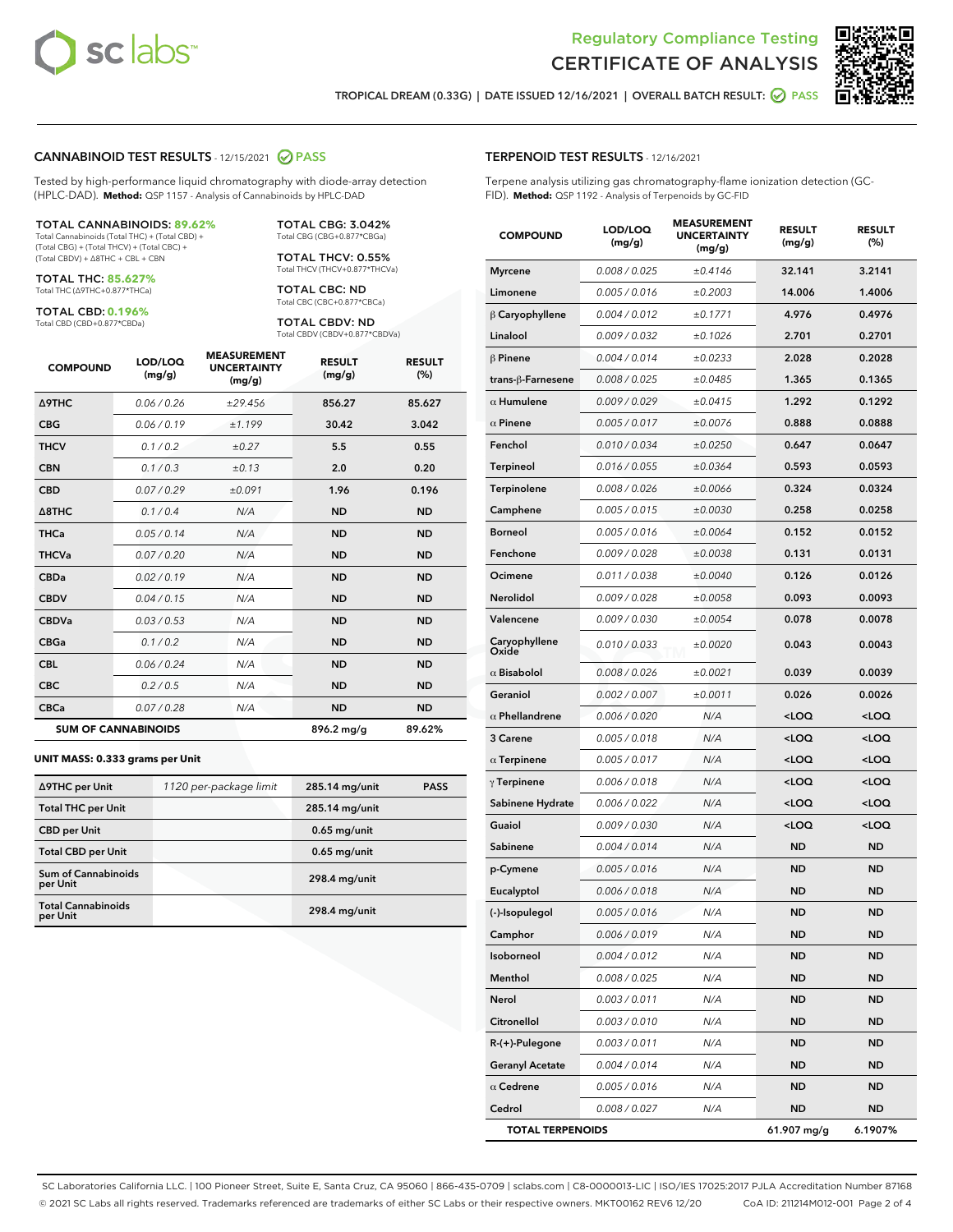



TROPICAL DREAM (0.33G) | DATE ISSUED 12/16/2021 | OVERALL BATCH RESULT: ☑ PASS

# CATEGORY 1 PESTICIDE TEST RESULTS - 12/16/2021 2 PASS

Pesticide and plant growth regulator analysis utilizing high-performance liquid chromatography-mass spectrometry (HPLC-MS) or gas chromatography-mass spectrometry (GC-MS). \*GC-MS utilized where indicated. **Method:** QSP 1212 - Analysis of Pesticides and Mycotoxins by LC-MS or QSP 1213 - Analysis of Pesticides by GC-MS

| <b>COMPOUND</b>             | LOD/LOQ<br>$(\mu g/g)$ | <b>ACTION</b><br><b>LIMIT</b><br>$(\mu g/g)$ | <b>MEASUREMENT</b><br><b>UNCERTAINTY</b><br>$(\mu g/g)$ | <b>RESULT</b><br>$(\mu g/g)$ | <b>RESULT</b> |
|-----------------------------|------------------------|----------------------------------------------|---------------------------------------------------------|------------------------------|---------------|
| Aldicarb                    | 0.03/0.08              | $>$ LOD                                      | N/A                                                     | <b>ND</b>                    | <b>PASS</b>   |
| Carbofuran                  | 0.02 / 0.05            | $\ge$ LOD                                    | N/A                                                     | <b>ND</b>                    | <b>PASS</b>   |
| Chlordane*                  | 0.03 / 0.08            | $\geq$ LOD                                   | N/A                                                     | <b>ND</b>                    | <b>PASS</b>   |
| Chlorfenapyr*               | 0.03/0.10              | $\ge$ LOD                                    | N/A                                                     | <b>ND</b>                    | <b>PASS</b>   |
| Chlorpyrifos                | 0.02 / 0.06            | $\ge$ LOD                                    | N/A                                                     | <b>ND</b>                    | <b>PASS</b>   |
| Coumaphos                   | 0.02 / 0.07            | $\ge$ LOD                                    | N/A                                                     | <b>ND</b>                    | <b>PASS</b>   |
| Daminozide                  | 0.02/0.07              | $>$ LOD                                      | N/A                                                     | <b>ND</b>                    | <b>PASS</b>   |
| <b>DDVP</b><br>(Dichlorvos) | 0.03/0.09              | $\ge$ LOD                                    | N/A                                                     | <b>ND</b>                    | <b>PASS</b>   |
| <b>Dimethoate</b>           | 0.03/0.08              | $\ge$ LOD                                    | N/A                                                     | <b>ND</b>                    | <b>PASS</b>   |
| Ethoprop(hos)               | 0.03/0.10              | $\ge$ LOD                                    | N/A                                                     | <b>ND</b>                    | <b>PASS</b>   |
| Etofenprox                  | 0.02 / 0.06            | $\ge$ LOD                                    | N/A                                                     | <b>ND</b>                    | <b>PASS</b>   |
| Fenoxycarb                  | 0.03/0.08              | $\ge$ LOD                                    | N/A                                                     | <b>ND</b>                    | <b>PASS</b>   |
| Fipronil                    | 0.03/0.08              | $\ge$ LOD                                    | N/A                                                     | <b>ND</b>                    | <b>PASS</b>   |
| Imazalil                    | 0.02 / 0.06            | $>$ LOD                                      | N/A                                                     | <b>ND</b>                    | <b>PASS</b>   |
| Methiocarb                  | 0.02 / 0.07            | $>$ LOD                                      | N/A                                                     | <b>ND</b>                    | <b>PASS</b>   |
| Methyl<br>parathion         | 0.03/0.10              | $>$ LOD                                      | N/A                                                     | <b>ND</b>                    | <b>PASS</b>   |
| <b>Mevinphos</b>            | 0.03/0.09              | $\ge$ LOD                                    | N/A                                                     | <b>ND</b>                    | <b>PASS</b>   |
| Paclobutrazol               | 0.02 / 0.05            | $>$ LOD                                      | N/A                                                     | <b>ND</b>                    | <b>PASS</b>   |
| Propoxur                    | 0.03/0.09              | $\ge$ LOD                                    | N/A                                                     | <b>ND</b>                    | <b>PASS</b>   |
| Spiroxamine                 | 0.03 / 0.08            | $\ge$ LOD                                    | N/A                                                     | <b>ND</b>                    | <b>PASS</b>   |
| Thiacloprid                 | 0.03/0.10              | $\ge$ LOD                                    | N/A                                                     | <b>ND</b>                    | <b>PASS</b>   |

# CATEGORY 2 PESTICIDE TEST RESULTS - 12/16/2021 @ PASS

| <b>COMPOUND</b>          | LOD/LOQ<br>$(\mu g/g)$ | <b>ACTION</b><br><b>LIMIT</b><br>$(\mu g/g)$ | <b>MEASUREMENT</b><br><b>UNCERTAINTY</b><br>$(\mu g/g)$ | <b>RESULT</b><br>$(\mu g/g)$ | <b>RESULT</b> |
|--------------------------|------------------------|----------------------------------------------|---------------------------------------------------------|------------------------------|---------------|
| Abamectin                | 0.03/0.10              | 0.1                                          | N/A                                                     | <b>ND</b>                    | <b>PASS</b>   |
| Acephate                 | 0.02/0.07              | 0.1                                          | N/A                                                     | <b>ND</b>                    | <b>PASS</b>   |
| Acequinocyl              | 0.02/0.07              | 0.1                                          | N/A                                                     | <b>ND</b>                    | <b>PASS</b>   |
| Acetamiprid              | 0.02/0.05              | 0.1                                          | N/A                                                     | <b>ND</b>                    | <b>PASS</b>   |
| Azoxystrobin             | 0.02/0.07              | 0.1                                          | N/A                                                     | <b>ND</b>                    | <b>PASS</b>   |
| <b>Bifenazate</b>        | 0.01/0.04              | 0.1                                          | N/A                                                     | <b>ND</b>                    | <b>PASS</b>   |
| <b>Bifenthrin</b>        | 0.02 / 0.05            | 3                                            | N/A                                                     | <b>ND</b>                    | <b>PASS</b>   |
| <b>Boscalid</b>          | 0.03/0.09              | 0.1                                          | N/A                                                     | <b>ND</b>                    | <b>PASS</b>   |
| Captan                   | 0.19/0.57              | 0.7                                          | N/A                                                     | <b>ND</b>                    | <b>PASS</b>   |
| Carbaryl                 | 0.02/0.06              | 0.5                                          | N/A                                                     | <b>ND</b>                    | <b>PASS</b>   |
| Chlorantranilip-<br>role | 0.04/0.12              | 10                                           | N/A                                                     | <b>ND</b>                    | <b>PASS</b>   |
| Clofentezine             | 0.03/0.09              | 0.1                                          | N/A                                                     | <b>ND</b>                    | <b>PASS</b>   |

| <b>COMPOUND</b>               | LOD/LOQ<br>(µg/g) | <b>ACTION</b><br>LIMIT<br>(µg/g) | <b>MEASUREMENT</b><br><b>UNCERTAINTY</b><br>(µg/g) | <b>RESULT</b><br>(µg/g) | <b>RESULT</b> |
|-------------------------------|-------------------|----------------------------------|----------------------------------------------------|-------------------------|---------------|
| Cyfluthrin                    | 0.12 / 0.38       | $\overline{c}$                   | N/A                                                | <b>ND</b>               | <b>PASS</b>   |
| Cypermethrin                  | 0.11/0.32         | 1                                | N/A                                                | <b>ND</b>               | <b>PASS</b>   |
| Diazinon                      | 0.02 / 0.05       | 0.1                              | N/A                                                | <b>ND</b>               | <b>PASS</b>   |
| Dimethomorph                  | 0.03 / 0.09       | 2                                | N/A                                                | <b>ND</b>               | <b>PASS</b>   |
| Etoxazole                     | 0.02 / 0.06       | 0.1                              | N/A                                                | <b>ND</b>               | <b>PASS</b>   |
| Fenhexamid                    | 0.03 / 0.09       | 0.1                              | N/A                                                | <b>ND</b>               | <b>PASS</b>   |
| Fenpyroximate                 | 0.02 / 0.06       | 0.1                              | N/A                                                | <b>ND</b>               | <b>PASS</b>   |
| Flonicamid                    | 0.03 / 0.10       | 0.1                              | N/A                                                | <b>ND</b>               | <b>PASS</b>   |
| Fludioxonil                   | 0.03 / 0.10       | 0.1                              | N/A                                                | <b>ND</b>               | <b>PASS</b>   |
| Hexythiazox                   | 0.02 / 0.07       | 0.1                              | N/A                                                | <b>ND</b>               | <b>PASS</b>   |
| Imidacloprid                  | 0.04 / 0.11       | 5                                | N/A                                                | <b>ND</b>               | <b>PASS</b>   |
| Kresoxim-methyl               | 0.02 / 0.07       | 0.1                              | N/A                                                | <b>ND</b>               | <b>PASS</b>   |
| Malathion                     | 0.03 / 0.09       | 0.5                              | N/A                                                | <b>ND</b>               | <b>PASS</b>   |
| Metalaxyl                     | 0.02 / 0.07       | 2                                | N/A                                                | <b>ND</b>               | <b>PASS</b>   |
| Methomyl                      | 0.03 / 0.10       | $\mathcal{I}$                    | N/A                                                | <b>ND</b>               | <b>PASS</b>   |
| Myclobutanil                  | 0.03 / 0.09       | 0.1                              | N/A                                                | <b>ND</b>               | <b>PASS</b>   |
| Naled                         | 0.02 / 0.07       | 0.1                              | N/A                                                | <b>ND</b>               | <b>PASS</b>   |
| Oxamyl                        | 0.04 / 0.11       | 0.5                              | N/A                                                | <b>ND</b>               | <b>PASS</b>   |
| Pentachloronitro-<br>benzene* | 0.03 / 0.09       | 0.1                              | N/A                                                | <b>ND</b>               | <b>PASS</b>   |
| Permethrin                    | 0.04/0.12         | 0.5                              | N/A                                                | <b>ND</b>               | <b>PASS</b>   |
| Phosmet                       | 0.03 / 0.10       | 0.1                              | N/A                                                | <b>ND</b>               | <b>PASS</b>   |
| Piperonylbu-<br>toxide        | 0.02 / 0.07       | 3                                | N/A                                                | <b>ND</b>               | <b>PASS</b>   |
| Prallethrin                   | 0.03 / 0.08       | 0.1                              | N/A                                                | <b>ND</b>               | <b>PASS</b>   |
| Propiconazole                 | 0.02 / 0.07       | 0.1                              | N/A                                                | <b>ND</b>               | <b>PASS</b>   |
| Pyrethrins                    | 0.04 / 0.12       | 0.5                              | N/A                                                | <b>ND</b>               | <b>PASS</b>   |
| Pyridaben                     | 0.02 / 0.07       | 0.1                              | N/A                                                | <b>ND</b>               | <b>PASS</b>   |
| Spinetoram                    | 0.02 / 0.07       | 0.1                              | N/A                                                | <b>ND</b>               | <b>PASS</b>   |
| Spinosad                      | 0.02 / 0.07       | 0.1                              | N/A                                                | <b>ND</b>               | <b>PASS</b>   |
| Spiromesifen                  | 0.02 / 0.05       | 0.1                              | N/A                                                | <b>ND</b>               | <b>PASS</b>   |
| Spirotetramat                 | 0.02 / 0.06       | 0.1                              | N/A                                                | ND                      | <b>PASS</b>   |
| Tebuconazole                  | 0.02 / 0.07       | 0.1                              | N/A                                                | <b>ND</b>               | <b>PASS</b>   |
| Thiamethoxam                  | 0.03 / 0.10       | 5                                | N/A                                                | <b>ND</b>               | <b>PASS</b>   |
| Trifloxystrobin               | 0.03 / 0.08       | 0.1                              | N/A                                                | <b>ND</b>               | <b>PASS</b>   |

SC Laboratories California LLC. | 100 Pioneer Street, Suite E, Santa Cruz, CA 95060 | 866-435-0709 | sclabs.com | C8-0000013-LIC | ISO/IES 17025:2017 PJLA Accreditation Number 87168 © 2021 SC Labs all rights reserved. Trademarks referenced are trademarks of either SC Labs or their respective owners. MKT00162 REV6 12/20 CoA ID: 211214M012-001 Page 3 of 4